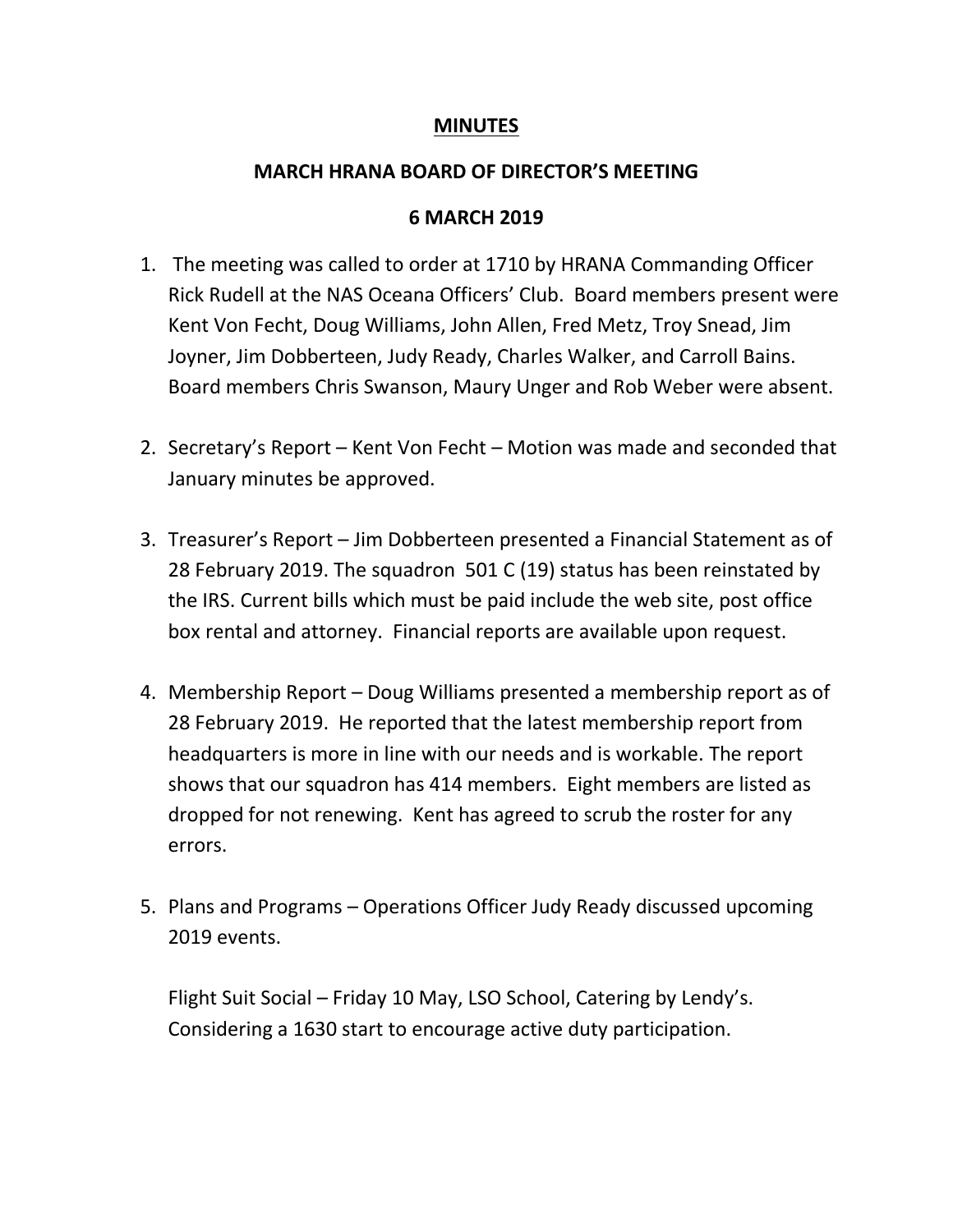Barbecue – Friday 9 August requested, NAS Oceana "O" Club requested, catering by NAS Oceana Golf Course.

Air Show Chalet – 21-22 September

Christmas Party – Friday 6 December, Princess Anne Country Club

- 6. PAO Report The deadline for submitting articles for the next "WINGS OF GOLD" magazine is 5/15/19.
- 7. Monument Report Fred Metz is planning on a monument cleanup about 1 May, using volunteers, possibly from a couple of Oceana Squadrons.

Monument Camera – The camera is currently down. Another attempt to repair will be made about 1 May.

8. Luncheons

March – Wednesday 20 March, 1130, Dam Neck Annex, Shifting Sands Club, Fireside Room, Speaker Captain Kevin McLaughlin USN, COMSTRKFIGHTWINGLANT

April – Wednesday 17 April, 1130, Dam Neck Annex, Shifting Sands Club. Fireside Room, Speaker Captain Chad Vincelette, Commanding Officer, NAS Oceana

9. Old Business:

Donation request letters – CO will send out letter to board members for review before mailing to members.